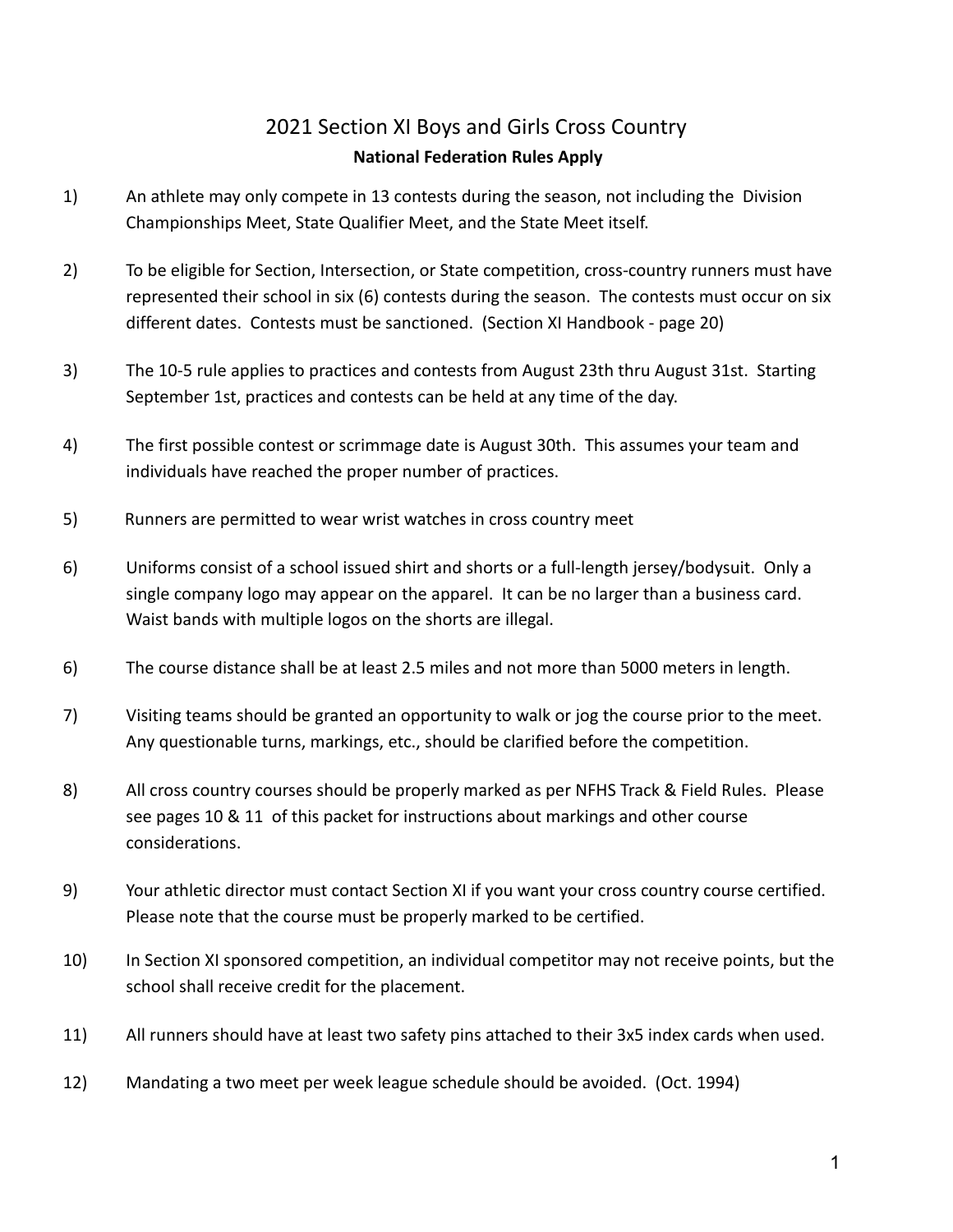### **Dual/Triangular Meet Rules and Scoring**

- In dual and triangular meets, twelve runners shall be allowed to participate per team.
- Only the best five scorers will count in calculating a team score. The scores from these athletes are added and the lowest total wins the cross-country meet.
- The top seven athletes for a given team are eligible to be used for calculating team scoring in the meet as a whole. Athletes 8-12 for a given team cannot displace runners in team scoring calculations.
- Ties in team scoring shall be resolved by comparing the sixth-place finishers from the tying teams. The team with the best sixth-place finisher shall prevail.
- If you do not have five athletes on your team, you cannot win a dual or triangular meet.

#### **Championship Scoring**

- At championship meets, a cross country **team** shall consist of a minimum of five (5) runners and a maximum of seven (7) for scoring purposes.
- Runners who do not have a team of at least five runners are not assigned points for scoring purposes, but any place held by a competitor will be recognized with the appropriate awards.

| Place |                      | School       | Time    | Points |
|-------|----------------------|--------------|---------|--------|
| 1.    | Joe Smith            | Pottersville | 17:45.0 | 1      |
| 2.    | <b>Bill Allstate</b> | Mount Royal  | 17:46.8 | 2      |
| 3.    | <b>Greg Staples</b>  | Pottersville | 17:55.8 | 3      |
| 4.    | Ken Service          | Pottersville | 17:56.1 | 4      |
| 5.    | <b>Kyle National</b> | Pottersville | 17:58.4 | 5      |
| 6.    | Dean Office          | Pottersville | 17:59.0 | 6      |
| 7.    | <b>Trevor Hope</b>   | Pottersville | 18:00.3 | 7      |
| 8.    | Mark Ellis           | Pottersville | 18:01.5 | 8      |
| 9.    | Andy Mitchel         | Mount Royal  | 18:04.2 | 9      |
|       | 10. Ben Anthony      | Pottersville | 18:05.9 |        |
|       | 11. Andy Grey        | Mount Royal  | 18:10.7 | 10     |
|       | 12. Jim McCoy        | Mount Royal  | 18:15.6 | 11     |
|       | 13. Ken Knappe       | Mount Royal  | 18:16.2 | 12     |

#### **Example Scoring Sheet**

The score of this meet would be Pottersville 19 and Mount Royal 44. An example of displacement for scoring purposes is the runner who placed 10 (Ben Anthony). Although Ben was 10th overall in placement, he did not earn 10 points. Instead, he is removed for team scoring purposes and the next athlete (Andy Grey) is awarded 10 points even though he placed 11th. The same happens at invitationals for teams that do not have five team members. They are awarded their place, but are not assigned points for team scoring.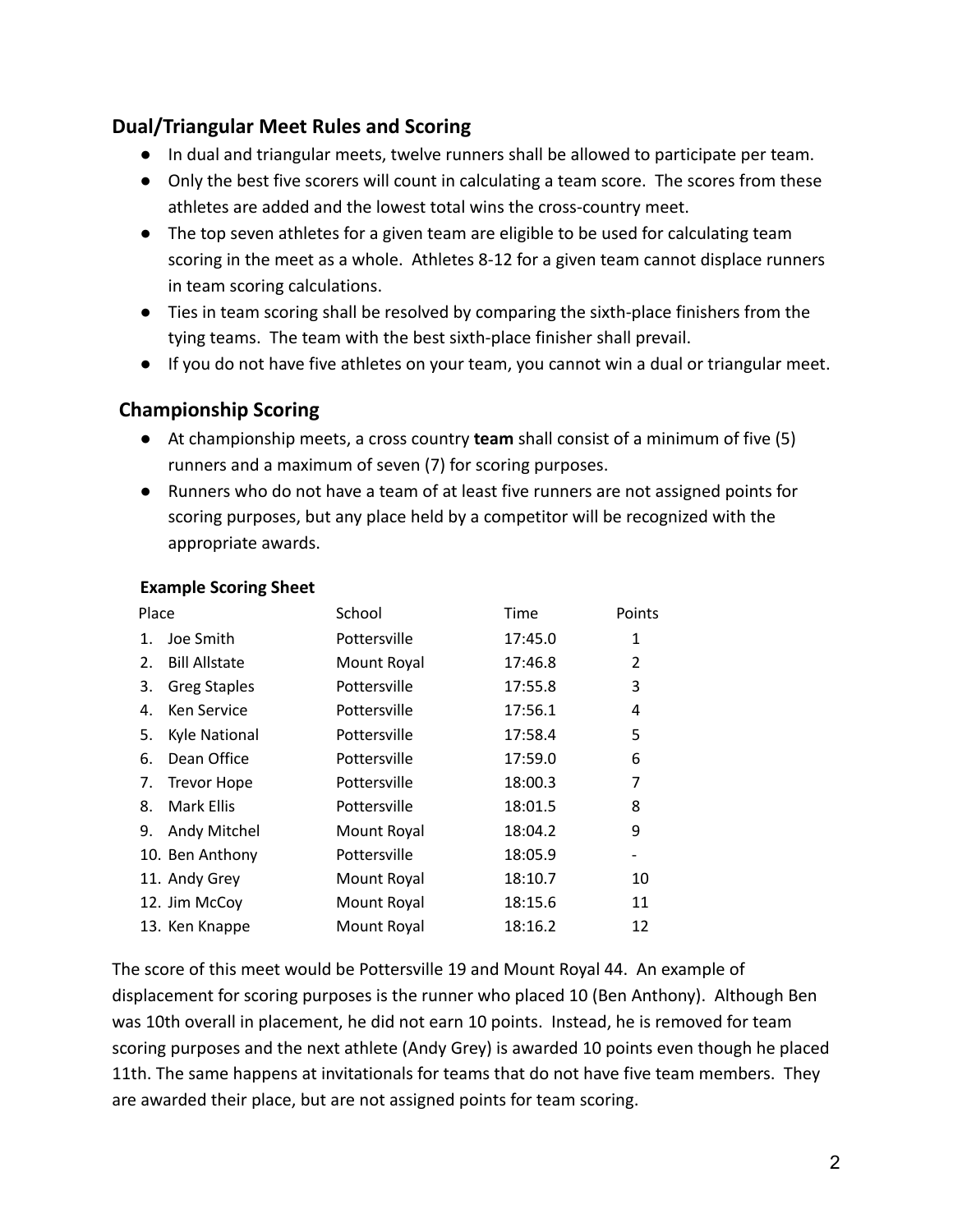# Placement Information

|                               |      | 2021 Boys and Girls Cross Country |      |  |
|-------------------------------|------|-----------------------------------|------|--|
| League I (A)                  |      | League II (A)                     |      |  |
| <b>Brentwood</b>              | 4605 | Riverhead                         | 1704 |  |
| <b>Middle Country</b>         | 2291 | Sachem East                       | 1565 |  |
| Longwood                      | 2210 | Sachem North                      | 1542 |  |
| Smithtown                     | 2156 | <b>Walt Whitman</b>               | 1503 |  |
| William Floyd                 | 2012 | <b>Ward Melville</b>              | 1485 |  |
| Patchogue- Medford            | 1751 | Commack                           | 1482 |  |
| Central Islip                 | 1716 | <b>Bay Shore</b>                  | 1473 |  |
| League III (A)                |      | League IV (A)                     |      |  |
| Lindenhurst                   | 1409 | <b>Bellport</b>                   | 1028 |  |
| Northport                     | 1364 | West Islip                        | 1008 |  |
| Connetquot                    | 1301 | West Babylon                      | 929  |  |
| Copiague                      | 1176 | Deer Park                         | 876  |  |
| <b>Half Hollow Hills East</b> | 1175 | Hauppauge                         | 858  |  |
| Huntington                    | 1164 | <b>Eastport- South Manor</b>      | 852  |  |
| North Babylon                 | 1101 | East Islip                        | 842  |  |
| League $V$ (B)                |      | League VI (B)                     |      |  |
| Comsewogue                    | 813  | Sayville                          | 707  |  |
| <b>Westhampton Beach</b>      | 788  | Islip                             | 702  |  |
| <b>Half Hollow Hills West</b> | 785  | <b>East Hampton</b>               | 689  |  |
| <b>Rocky Point</b>            | 743  | Amityville                        | 663  |  |
| <b>Kings Park</b>             | 746  | <b>Miller Place</b>               | 648  |  |
| Harborfields                  | 734  | <b>Mount Sinai</b>                | 626  |  |
| League VII (B)                |      | League VIII (C-D)                 |      |  |
| Shoreham-Wading River         | 558  | <b>Center Moriches - C</b>        | 401  |  |
| Hampton Bays                  | 548  | Babylon - C                       | 366  |  |
| <b>Bayport- Blue Point</b>    | 525  | Mattituck - C                     | 324  |  |
| Elwood- John Glenn            | 525  | Port Jefferson - D                | 243  |  |
| Southampton                   | 455  | Southold - D                      | 225  |  |
|                               |      | Pierson - D                       | 219  |  |
|                               |      | Ross - D                          | 144  |  |
|                               |      | Shelter Island - D                | 53   |  |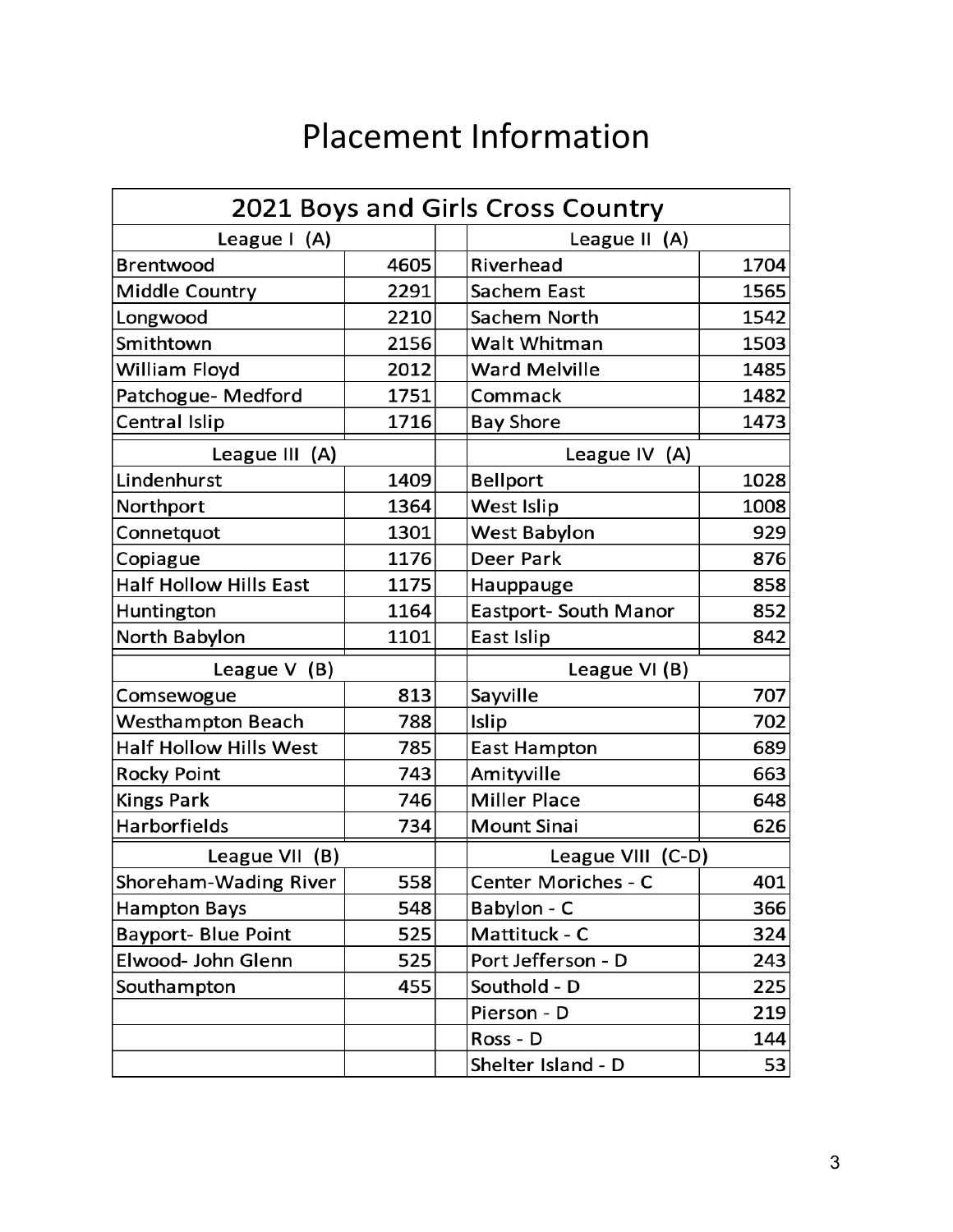## **Covid-19 Considerations**

At the time of this writing, athletes do not have to wear masks while competing for the Fall of 2021. With the presence of the Delta variant still present and the fact that it is highly transmittable, it would be prudent to encourage your athletes to use a mask when not competing or around large groups of other teams. Last year athletes wore masks to the starting line and removed/lowered them right before the race started. They then put them back on after the race was over while they walked through the shute. Athletes seemed comfortable with this practice. Putting your personal views on masking and its effectiveness aside, we should continue to have athletes follow this practice for the safety and health of all involved with the races. Contracting Covid could possibly wipe out an athlete's season due to the short length of the fall season and the need for a high level of endurance training required or worse. Let's do our best to avoid this situation.

## **Entering Your Team Roster**

**We will be using the MileSplit website to enter team rosters for the 2021 Cross-Country Season. Many of you have already used this system for entries into invitationals outside of Section XI. The entire state will be using this system, so hopefully it will cut down on the number of rosters that you must fill out.**

Please follow the instructions from the pdf provided by MileSplit sent to you through email or posted on the Coaches Association Website.

## **ROSTERS ARE DUE BY SEPTEMBER 1st, 2021.**

Additional athletes can be added after this date if necessary.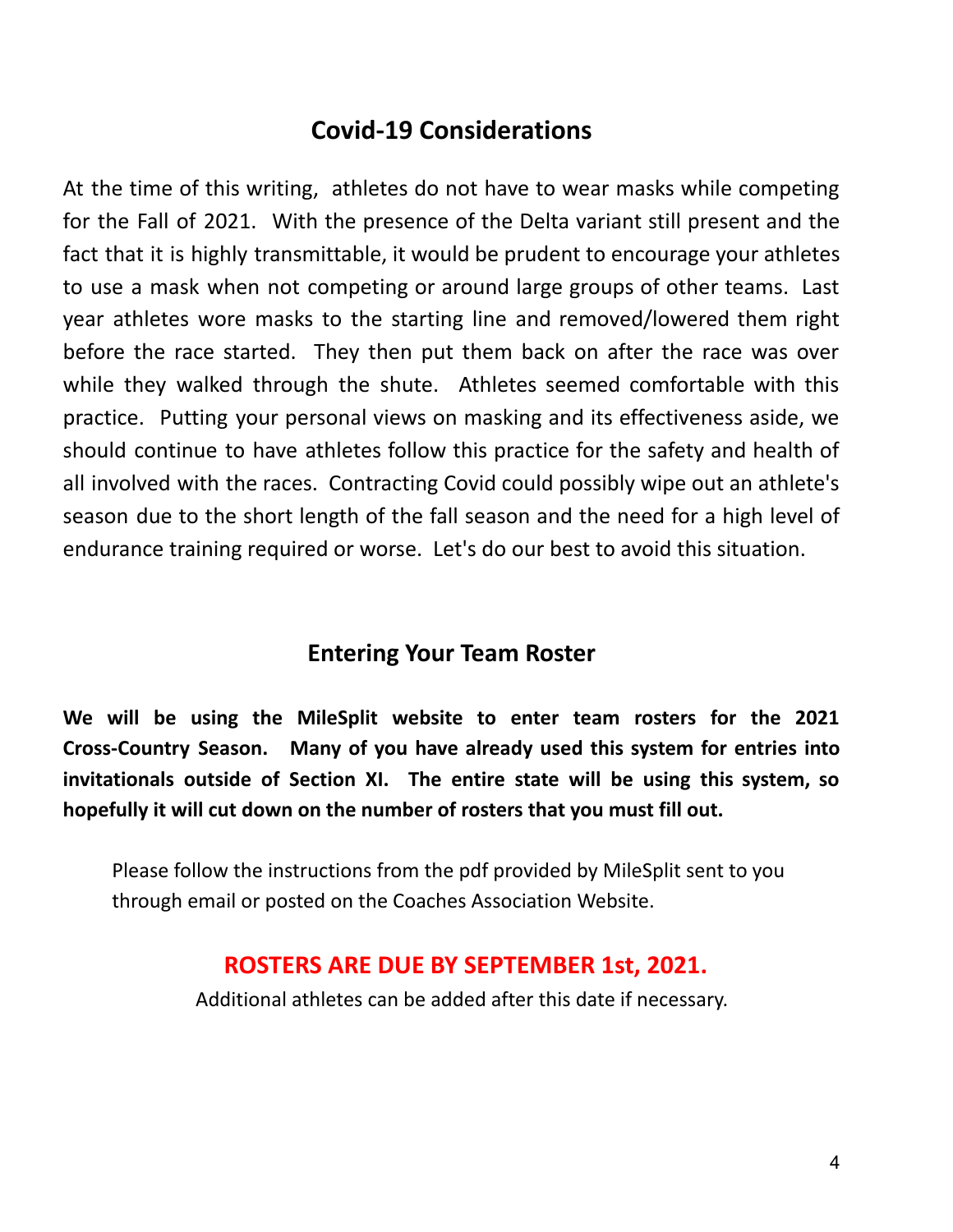# DIVISION CHAMPIONSHIPS

DIVISION CHAMPIONSHIPS – There will be three races each for both boys and girls. The Division Championship will determine:

- 
- 1) Division One Champions 4) Division Four Champions
- -
- 3) Division Three Champions
- 2) Division Two Champions 5) Overall Championship Teams (Boys and Girls)

Race # 1 – Championship Race (20 team Limit)

1) The Championship Race Will Consist Of The Top 20 Teams. (The top two teams from each league and four at large teams.) The "at large" teams will be determined by their five-person average for the 5K course at Sunken Meadow. " At large" teams must have a written petition requesting entry into the championship race. Please include athletes and performances

2) All Division Championships will be determined from this race.

3) Individuals from teams that did not qualify for this championship race may enter if the runner ran one of the top fifty times in the Section on the 5K course at Sunken Meadow during the season.

Race # 2 – Team Championship

- 1) This race is for all remaining varsity teams that aren't in the Championship Race
- 2) Only 7 runners from each school may enter and compete.
- 3) Races #1 and #2 will determine the top 20 individual times combined overall.

#### Race # 3 – Individual Race

- 1) This will include individual team member who did not compete Race #1 or Race #2
- 2) You can enter as many athletes into this race that meet the time standard found on page 7 of this packet under "Declaring your athletes for the Division Championships".

#### **Division Championships @ Sunken Meadow State Park**

#### **Tuesday, October 26th, 2021**

| <b>Boys Championship Race</b>          | 1:30 PM |
|----------------------------------------|---------|
| <b>Girls Championship Race</b>         | 2:00 PM |
| <b>Boys Team Qualifier Race</b>        | 2:30 PM |
| <b>Girls Team Qualifier Race</b>       | 3:00 PM |
| <b>Boys Individual Qualifier Race</b>  | 3:30 PM |
| <b>Girls Individual Qualifier Race</b> | 4:00 PM |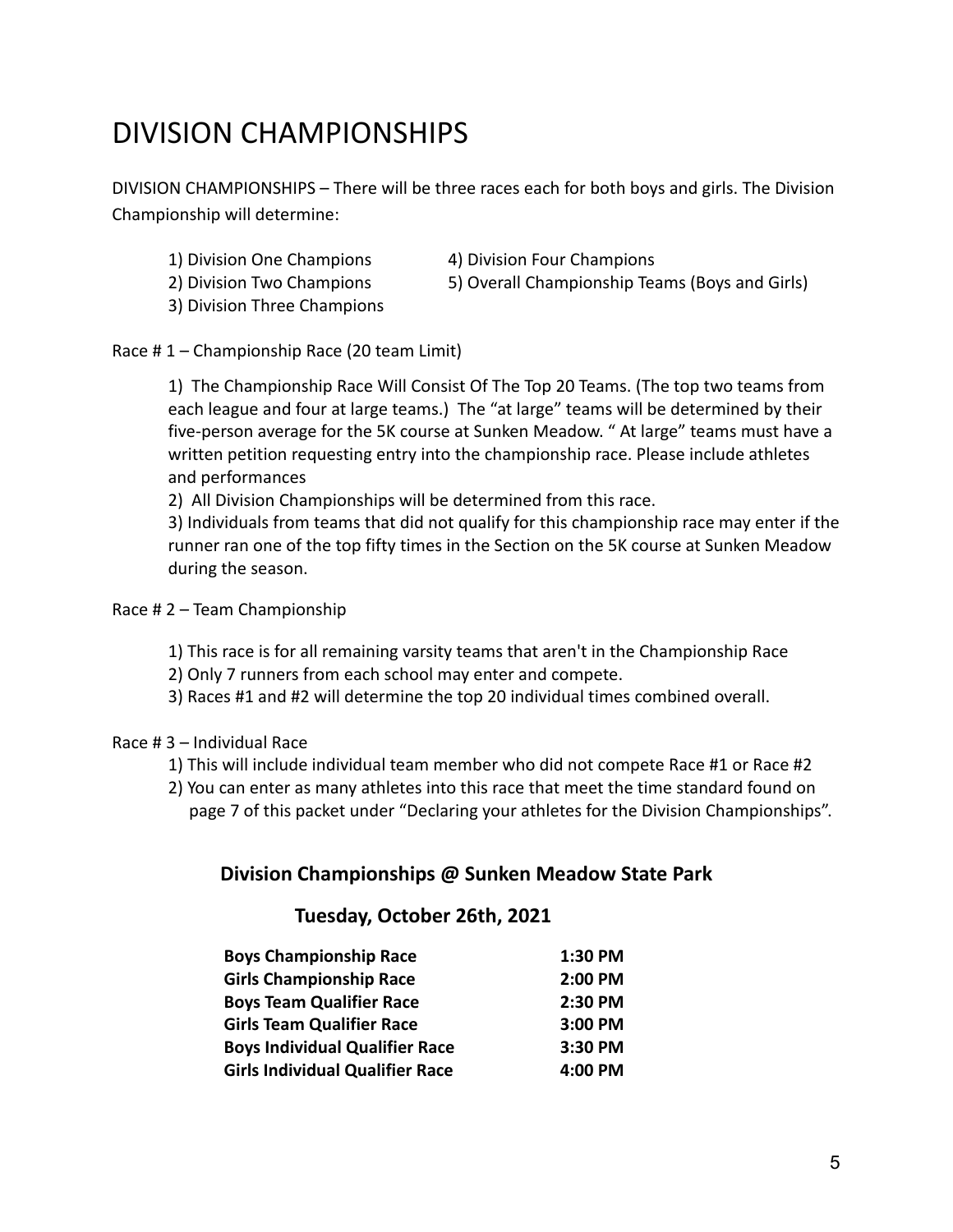# Section XI Team Championships – Qualifying Standards

- 1) Your team must have competed in the Division Championships.
- 2) Top 6 Teams in each class will qualify.
- 3) Boys teams that have a five-person average of 19:30 minutes during a sanctioned 5K race at Sunken Meadow also qualify.
- 4) Male individuals that have run 18:30.0 or better for the 5K course at a sanctioned Sunken Meadow cross country meet also qualify.
- 5) Girls teams that have a five-person average of 23:00 minutes during a sanctioned 5K race at Sunken Meadow also qualify.
- 6) Female individuals that have run 22:30.0 or better for the 5K course at a sanctioned Sunken Meadow cross country meet also qualify.
- 7) A school that does not meet the above criteria may petition entry into the Section XI Championships. Must have a written petition requesting entry, signed by your Athletic Director and athletes/team performances.

## **Section XI Championship & State Qualifier Meet**

## **Sunken Meadow State Park**

### **Friday, November 5th, 2021**

### **Race Schedule**

| <b>Boys Class A Race</b>   | 1:30 PM |
|----------------------------|---------|
| <b>Boys Class B Race</b>   | 2:00 PM |
| <b>Boys Class C/D Race</b> | 2:30 PM |
| Girls Class A Race         | 3:00 PM |
| Girls Class C/D Race       | 3:30 PM |
| <b>Girls Class B Race</b>  | 4:00 PM |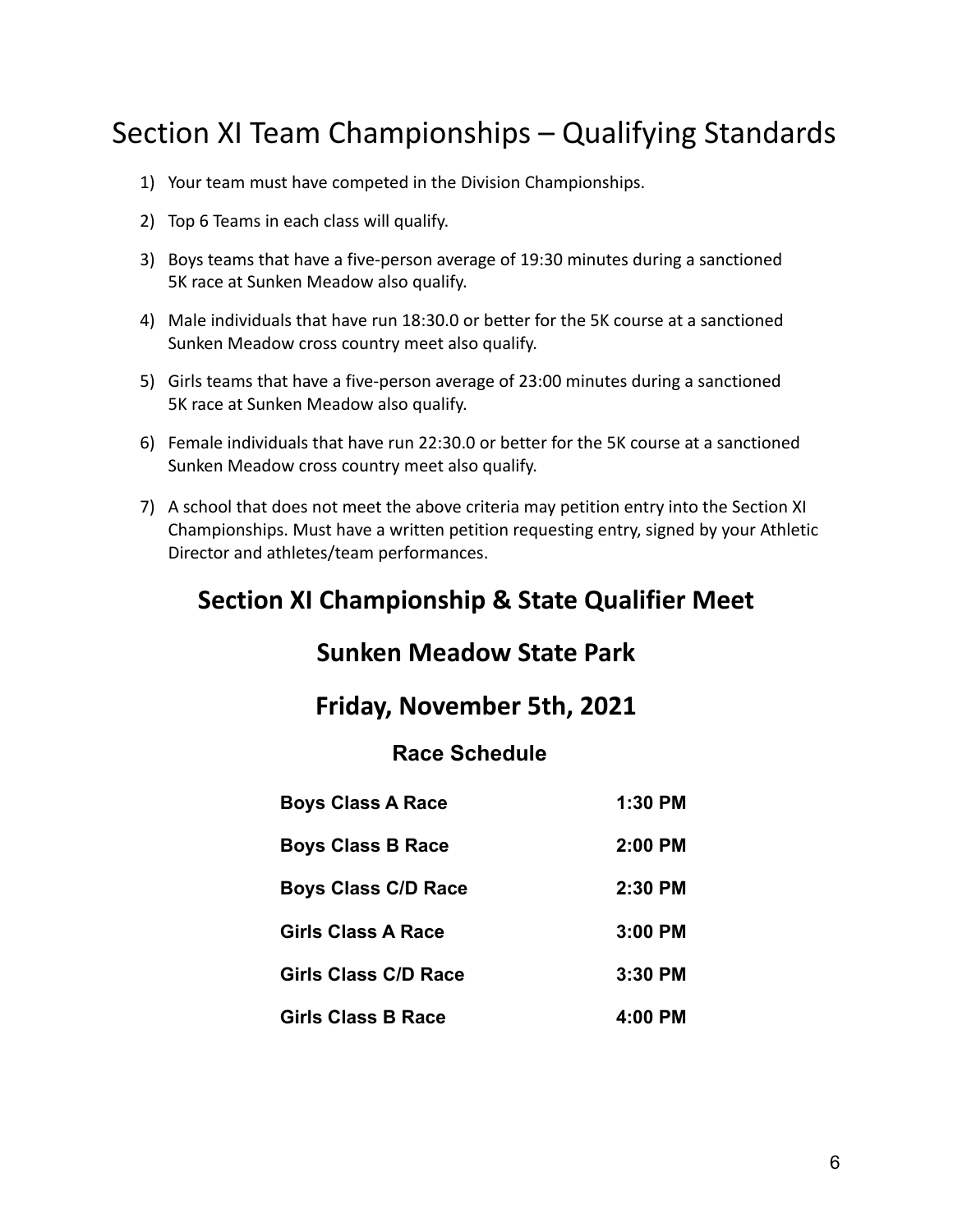## **Declaring Your Athletes for the Division Championships**

You must declare your athletes in order to compete in the Section XI Division Championships on Tuesday, October 26th, 2021.

### **To do so, you must go to MileSplit and enter your athletes by Sunday, October 24th, 2021 (7:00pm)**

**Only seven (7) varsity runners can be declared for your team entry.** (Either the "Championship Race" or the "Team Qualifier Race".)

Any additional runners (JV /not your top 7), must be entered in the "Individual Qualifier Race". They cannot compete in the same race as your Top 7 in your varsity team race. In order to compete in this race, your athlete must have run the following 5K time before Divisions @ Sunken Meadow.

> Boys  $\rightarrow$  22:00 Girls  $\rightarrow$  29:00

If your team is not going to compete in the Division Championships, you must email Tony Toro. (eltorotf@optonline.net)

## **Declaring Your Athletes for the County Team**

## **Championship / State Qualifying Meet**

You must declare your athletes in order to compete in the Section XI Division Championships on Tuesday, October 26th, 2021.

**To do so, you must go to MileSplit and enter your athletes by Wednesday, November 4th, 2021 (7:00pm)**

**Only seven (7) varsity runners can be declared for your team entry. Please make sure you enter the proper County / Class.**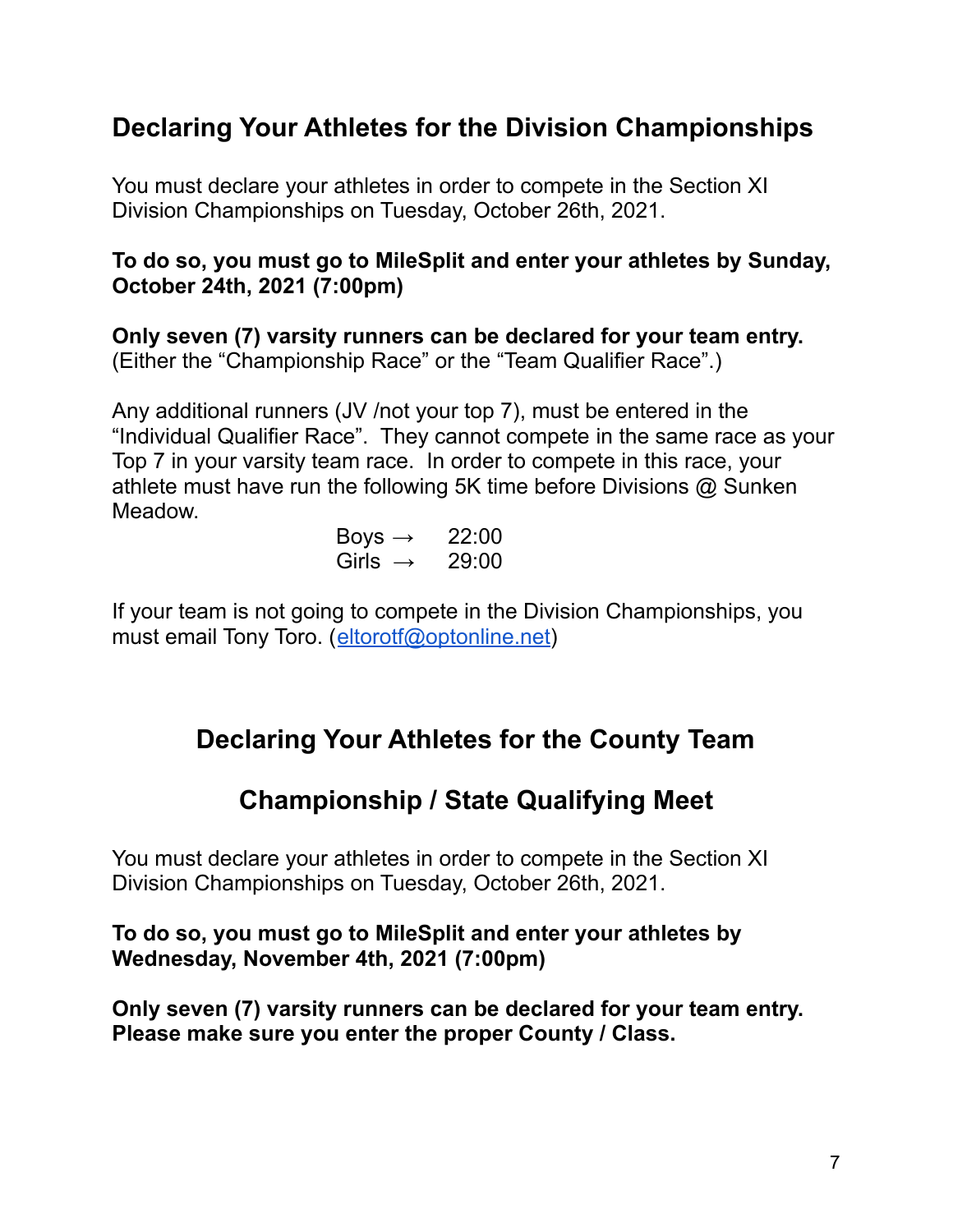# **Cross Country State Championships**

# **Chenango Valley State Park - Section IV November 13th, 2021**

| <b>2021 NYSPHSAA Cross Country Championships</b> |                   |                    |  |
|--------------------------------------------------|-------------------|--------------------|--|
| Race                                             | <b>State Time</b> | <b>Awards Time</b> |  |
| Girls Class B                                    | $9:00$ a.m.       | $10:00$ a.m.       |  |
| Girls Class C                                    | $9:30$ a.m.       | $10:30$ a.m.       |  |
| Girls Class D                                    | 10:00 a.m.        | 11:00 a.m.         |  |
| Girls Class A                                    | 10:30 a.m.        | 11:30 a.m.         |  |
| Boys Class B                                     | 11:00 a.m.        | 12:00 p.m.         |  |
| Boys Class C                                     | $11:30$ a.m.      | 12:30 p.m.         |  |
| Boys Class D                                     | 12:00 p.m         | $1:00$ p.m.        |  |
| Boys Class A                                     | 12:30 p.m.        | $1:30$ p.m.        |  |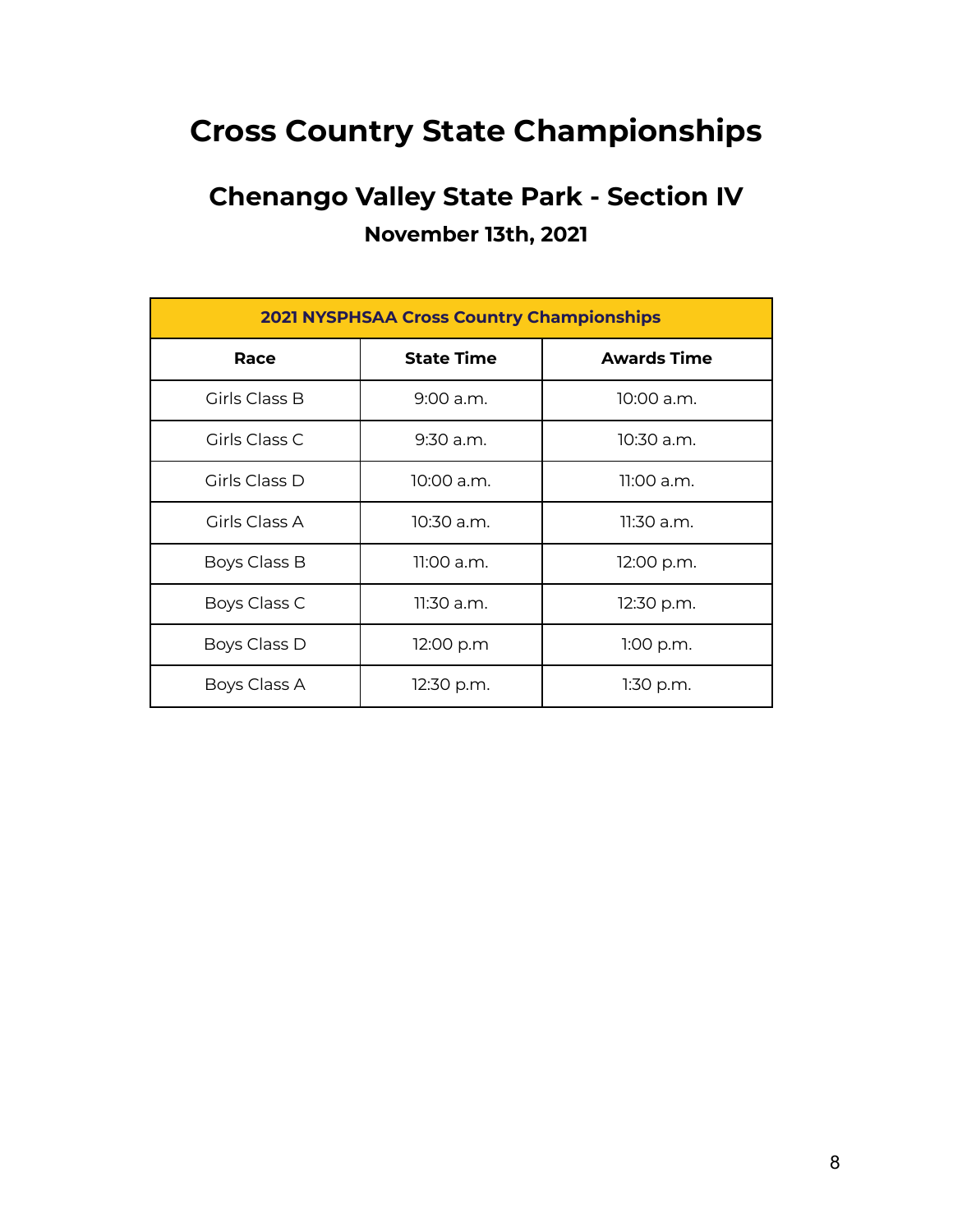# Bib and Chip Procedures

Athlete numbers will be assigned by MileSplit for the season and will be used for all Cross Country Invitationals that are conducted at Sunken Meadow. Coaches are to write these numbers on their 3x5 index cards / tags, depending on the specific meet requirements. Index cards must be secured with two pins on the front of their singlets.

Chip System: TIming chips will be used for both the Division Championships and the Team County Championship meets. Coaches are responsible for returning any timing chip that is not handed by your athlete upon leaving the paddock. You must also return any timing chip for athletes that do not run before leaving Sunken Meadow.

To break close finishes, a FinishLynx camera will be used. An IdentiLynx camera will capture the competitor's number as they finish the race.

Runners must be instructed to run past the mats at the finish area and walk quickly through the shoots. We cannot have a backup at the mat/finish area. It is important to coach your runners to cross the finish line and get out of the way as quickly as possible.

You must declare ALL athletes that will be competing in the Division Championship and Team Championship meets as timing chips will be athlete specific.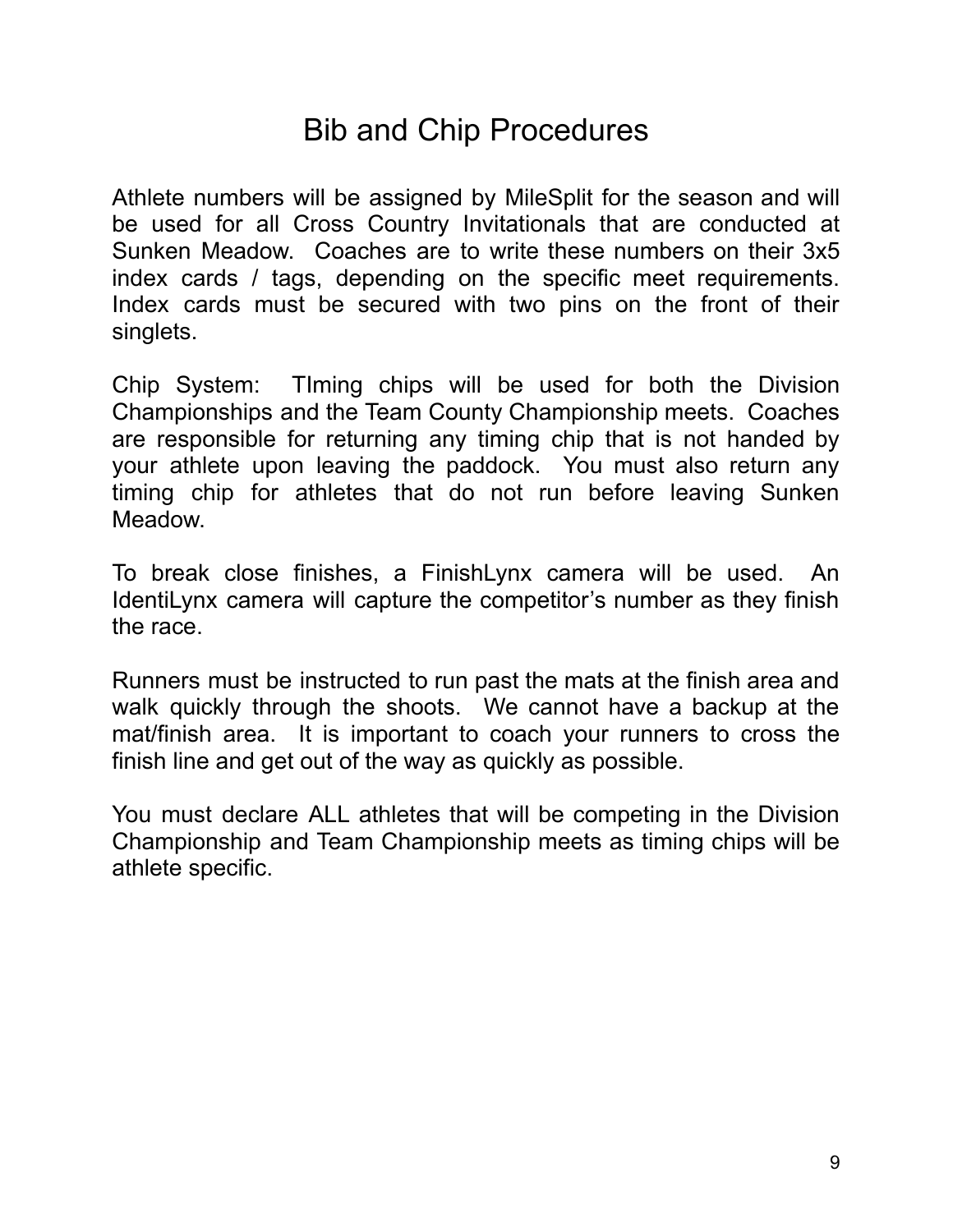# Federation Meet Qualifying Procedures

The Federation makeup is as follows:

1) Nine (9) teams are chosen from the NYSPHSAA Cross Country Championship Meet. The teams are chosen from the merge of all races at the meet.

2) Seven (7) additional teams are chosen from the at-large selection process. These are teams that did not qualify for the state meet.

3) The top 18 individuals that are not from a team also qualify. These 18 come from the merge of all the races.

4) Each section is then allowed 2 competitors. They can be chosen from the state meet or from their state qualifier meet. Regardless, we must be notified in writing prior to the state meet of your intention to compete. Most qualifiers come from the state meet.

## **At Large Teams**

1) If your team is not ranked in the TOP 10 of your class after the state qualifier, don't bother entering. Go to MileSplit for the state ranking.

2) If you are in the top 10 of your class after the state qualifier and you do want to be considered by the selection committee for entry, you must inform your sectional coordinator in writing of your intention by Tuesday, November 9th, 2021.

3) You must provide the coordinator with a written list of times for each of your top 7 athletes. You must also list any opponents that you have beaten during the season; especially teams from other sections.

### **Coordinators:**

| Girls $\rightarrow$ | Anthony Toro   | eltorotf@optonline.net |
|---------------------|----------------|------------------------|
| Boys $\rightarrow$  | Joe Pennacchio | jpenna14@yahoo.com     |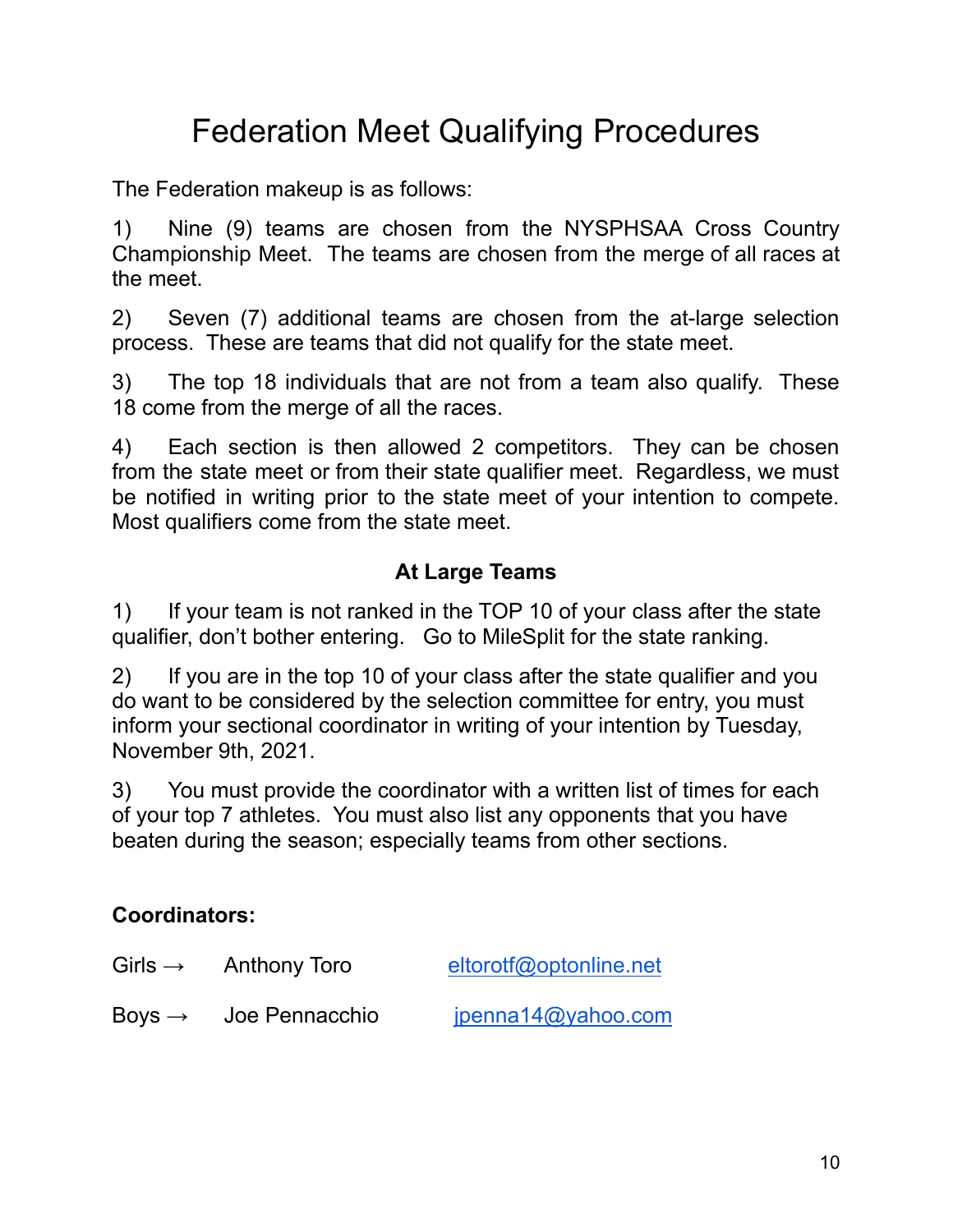## **Section XI Cross Country Course Certification**

- 1) Your athletic director must contact Section XI to have your course certified.
- 2) Your course must meet the below mentioned criteria. (NFHS T&F Rules)
- 3) Your course should also have a mile marker and a two mile marker.
- 4) Maps must be provided to visiting schools at least two weeks prior to the contest. You can send the course map to Vin Ungaro and he will post on the Suffolk Coaches website.

## **Rule 8 - Cross Country (NFHS 2021)**

### **Rule 8-1-1**

The cross country run shall be a course 2500m to 5000m (1.5 to 3.1 miles) in length as determined by the meet director or games committee. Measurement shall be along the shortest possible route a runner may take on the course.

- The course shall be clearly marked. This may be a single-wide line marked with material which is not injurious to the eyes or skin. (Note: this may or may not be the shortest route) Small survey flags or cones at least 12 inches high of an appropriate color may be used in lieu of painted lines or survey chalk.
- The use of natural or artificial boundary markers.
- Signposts with large directional arrows wherever the course turns, or by flags about one foot square and mounted on stakes which hold 6-feet or more above the ground.
	- 1) Red- A turn to the Left, where the runner stays to the right of the flag.
	- 2) Yellow- A turn to the Right, where the runner stays to the left of the flag.
	- 3) Blue- run Straight, where the runner may run on either side of the flag.

### **Rule 8-1-2**

In case of a discrepancy in the course markings, directional flag markings take precedence over any other course markings.

### **The race course should include the following features:**

- A) Signs and flags at least 6-feet above the ground visible for 100-feet. Turns and guidelines should be marked on the group with material which is not injurious to eyes or skin. The course should have room for runners to jockey for position and pass other runners even at its narrowest point.
- B) No ground obstructions which might cause tripping, turned ankles, etc. No overhead objects such as tree branches lower than 8-feet above the ground.
- C) A 2-inch wide starting line marked at the beginning of a lengthy straight-away, wide enough to accommodate all teams; i.e. a width of the number of teams multiplied by 6-feet.
- D) Avoid lengthy and exceptionally steep slopes, with such inclines or declines interspersed throughout the course, but with limited inclines or declines near the start or finish.
- E) Where there are inclines or declines, particularly if they must be steep ones, try to have a level segment afterwards so athletes can recover from the physical and mental strain which they just completed.